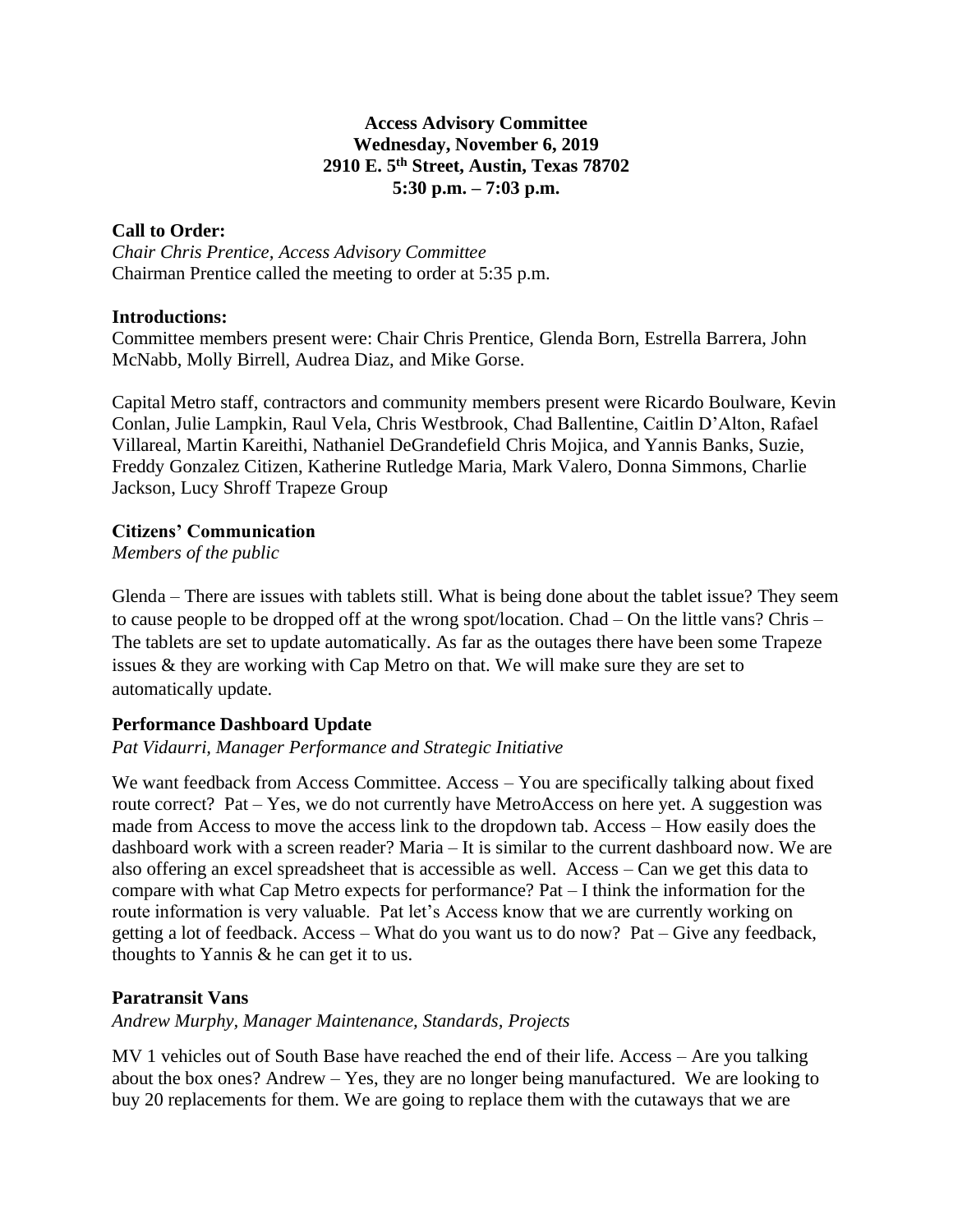using. Access – The minivans are hard to get in. Access – What is the scheduled time of replacement? Andrew – We will go to the Jan board  $\&$  get them by Sept hopefully. We are looking at diff floorplans. We would like to be able to carry 3 wheelchairs at time plus riders. It's kind of hard currently and we are looking at different options. Access – Do you have a good set of best practices? Andrew – The industry is set based on how you are going to use the vans. Most of the vans are built for schools, church groups or small orgs. When they use the van people are pretty much going to one location. Access – Can you start with bare chassis and build it how you want it? Andrew – Sure, but you have limitations with width  $\&$  length. At a certain point you would get into CDL license area. Access – Are you in the procurement process? Andrew – We are going to buy these via a State contract. Community member – I don't like the minivan, can't get out gracefully in a dress. Access – I would like to see Metro have a standard type of vehicle. I don't like the RideRite van. Access member – I would disagree. I like them. There is a difference of opinion. Access – For those of us with dogs. The type of floor can let the dog slide so easily. Is there a kind of floor that can minimize that? Access – What are you seeing, based on ridership, as primary issues people have based on the type of van? Part of the issue is that it is a limited market based on the type of vehicle that is available. Andrew – Historically the issue with these kinds of vans is ride quality. It can be a rough ride, but I think we have got a handle on that. Other than ride quality I haven't gotten too much feedback which is why I came here. If you're talking to someone and you hear something reach out and let me know. Access – Do you have more minivans than the bigger vans? Andrew – Currently we have 20 of the MV 1 & 80 of the bigger vans. We have 75 of the minivans. Access – What time does the minivans stop running? Chad – 8:30 pm. Andrew is also working with vehicle operators and schedulers. Everyone has a desire  $\&$  want. We have heard from some passengers. Access  $-I$ would think drivers could give you a good overall picture for passengers, based on what they hear, and for themselves. Andrew – We are also talking to mechanics to get their feedback.

#### **Diversity Report**

*Donna Simmons, EVP, Admin & Diversity & Inclusion Officer* 

Access – Is there any info that shows employees with disabilities? Donna – Currently there is not. We have been talking about ways we can ask workforce to self-identify w/o running into privacy concerns. Access – Do you mean visible & non-visible? Donna – Yes. Martin – There are people here who meet the ADA legal definition but may not be comfortable with letting people know. Donna – We recently became a partner with National Disability Council.

#### **Committee Workplan**

*Access Committee*

Once a Quarter work session to help the committee work on issues they want to work on. Paul – Thinks the reports needs to be pared down to issues that are relevant to them. He would like Signal Shop reporting twice a year. He believes most their time should be in work sessions. Paul would like to have more time to tell Metro what they need and not hear as many reports from Metro. Glenda – She wants to look at eligibility requirements. John – He wants to be on the front end on issues and not the back end. Chris – Thinks they should still get reports. They can be done in email in a timely manner. There is value when there is contemplation in route changes & things like that. Paul – Wants to get connected with the City of Austin Signal Shop.